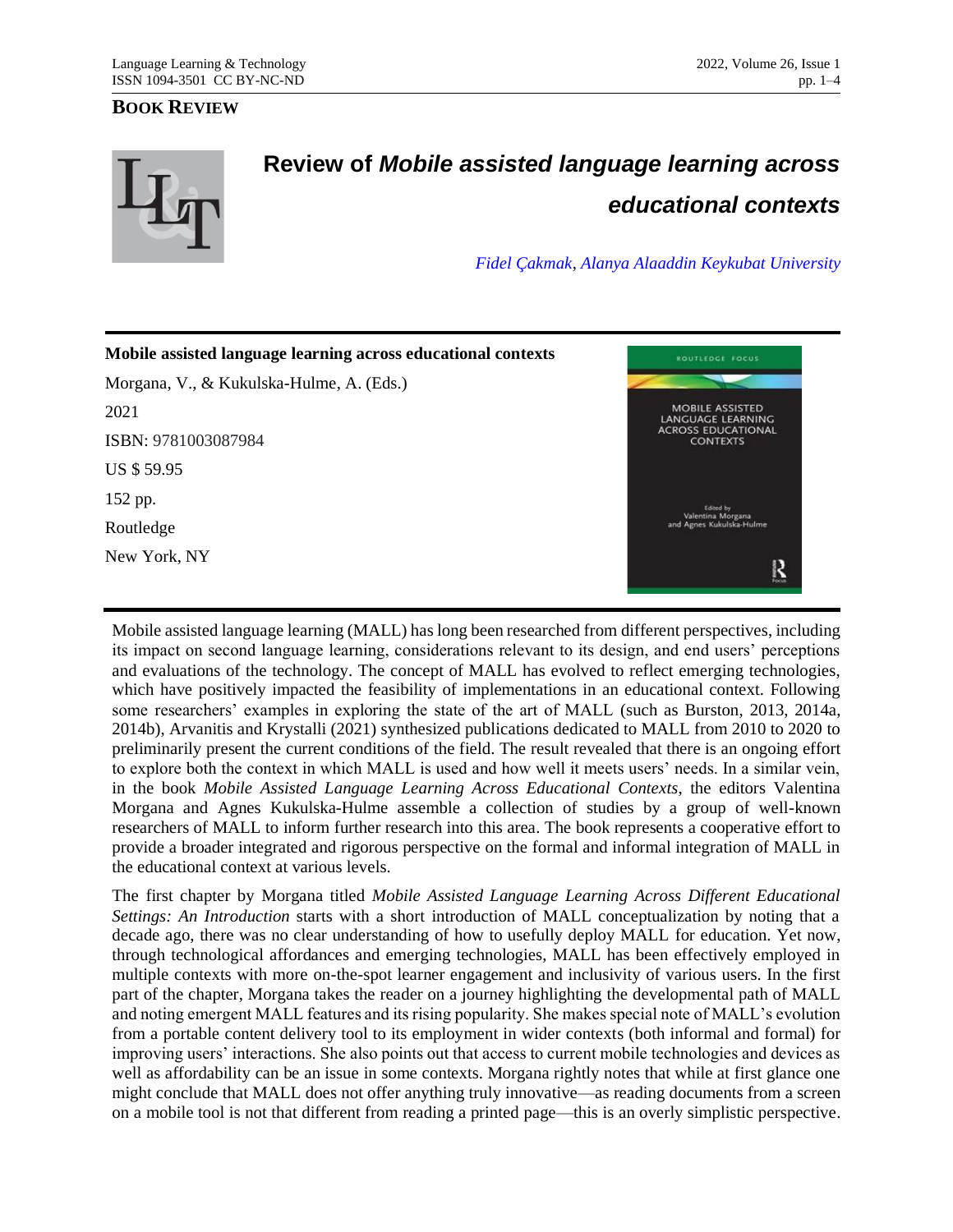When one looks at the broader functionality offered by mobile devices, MALL can shift the learning paradigm in truly revolutionary ways.

Mobile devices not only offer access to a whole world of information resources, but they also allow for multimodal engagement between material and the learner and offer enhanced engagement through access to broader social networks. From a user design standpoint, MALL exploits elements of game theory to improve engagement. These features allow MALL to greatly impact the effectiveness of a curriculum and go well beyond a simplistic comparison of pixels to ink. In the chapter, the evolution of MALL has been well presented, including its future potential and recent development trends and methods. Some research theories foundational to MALL studies are mentioned in relation to the integration of theory with practice for qualitative and quantitative MALL studies. In relation to sociocultural theory, affective perspectives of MALL regarding the emotional and behavioral constructs of mobile learning could have been mentioned as a complementary theoretical scheme. Current research trends are now inclusive of the topic of personalization and the impact of making space for learner autonomy and preferences in MALL implementations. Having said that, the author reminds us of the fact that studies of MALL are still in initial stages when it comes to exploring its impact among different demographics. Young learners, particularly teenage language users (aged 13–17), are still under-researched. This is significant since the bulk of recent studies revolve around university-level users, excluding both youth and older adult learners. The author could have highlighted the fact that future MALL research needs to include the entire age spectrum of users, especially as the book contains an entire concluding chapter about lifelong learning perspectives in MALL. This is particularly relevant as MALL has already extended to informal educational contexts and, as a result, the borders of MALL practice are now more open to older/non-traditional learners. The COVID-19 pandemic has especially shown that a digital presence not only is beneficial but also can be vital to the wellness of people of all ages when normal social discourse is severely impacted. The introductory chapter ends with brief and clear summaries of subsequent chapters.

In the second chapter, titled *Unreported MALL Studies: What Difference Do They Make to Published Experimental MALL Research Results?,* Burston speaks to the ubiquity of technology-facilitated learning across disciplines and the potential risk of topic myopathy when conducting a literature review. The author laments that, despite the copious number of MALL publications, only a small portion of them are cited as primary works and the rest remain unreported and effectively silent. This selected culling results in incomplete data and can skew the numbers when looking for trends during analysis. Burston offers a great explanation of exclusion criteria and their effect on the number of referenced studies. He also notes that technology-mediated learning occurs across a wide array of topics which include but go well beyond language learning and that if the point is to understand how mobile technologies can be used to enhance learning, it is worth the effort to look at mobile technology implementation across disciplines. This critique seems rational when Burston offers his own detailed review of published MALL meta-analyses and studies, especially the experimental studies, and clearly demonstrates how including overlooked data changes the results of those meta-analyses. Specifically, he looked at 2,928 MALL studies published between 1994 and 2019 and found that the primary work citations were mainly recursive and "manually consulted" (p. 26). His search for omitted relevant studies included the use of less obvious but relevant terms like "m-learning." Burton's observations open the discussion of the complexity of mobile assisted learning and its diverse applications. He does point out that there could have been an affordance issue that resulted in limited access to certain papers. Affordance limits can impact the labor available for the rigorous search and bibliography mining required to identify some of the papers. Political and technological constraints can also limit researchers' access to some publications in certain contexts. This criticism mostly depends on the specific research culture and contextual resources which can inadvertently yield a skewed view of MALL due to unreported research.

Chapters 3 to 6 highlight different contexts in which mobile technology and its affordances contribute to an enhanced learning experience. In Chapter 3, Bortoluzzi, Bertoldi, and Marenzi present a case study highlighting how MALL can aid in coordinating storytelling in the context of teaching language educators. They open up the chapter with a brief project introduction where MALL is implemented in the professional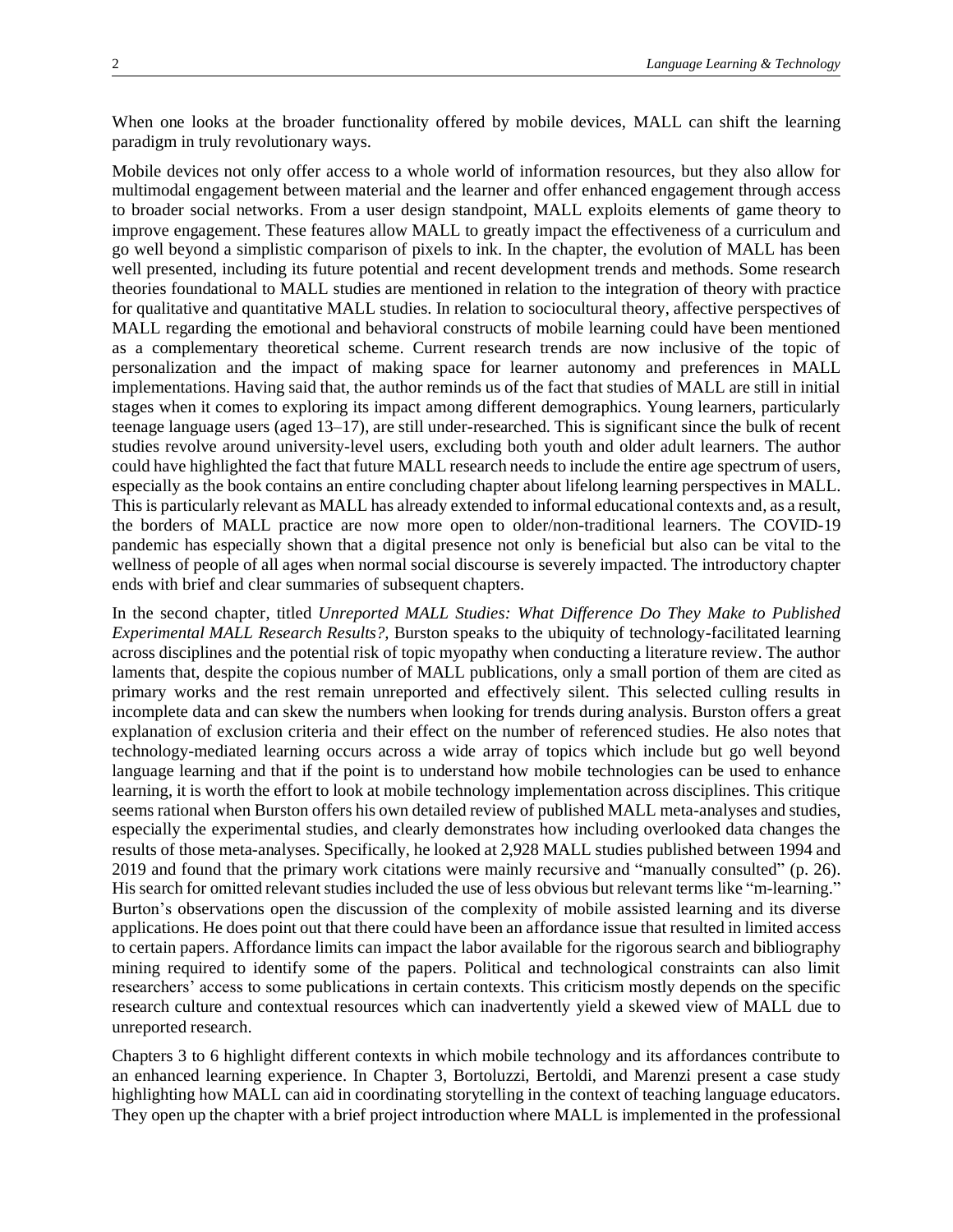actions of teachers as narrators' storytelling for young non-native learners of English. The authors clearly state the benefits of digital access to resources for improving the teacher's agency in storytelling. The chapter addresses the context in MALL practices where mobile devices are employed in formal educational settings (online) and the impact of their use carries over to informal settings outside the classroom such as live in-library book reading events (offline). They also note how mobile resources enrich the learning process through encouraging multiliteracies and user-focused methodologies. The benefits of mobile assisted language teacher education (MALTE) are clearly illustrated in the chapter, but it leaves unanswered how Zoom storytelling compares experientially to live storytelling from both the narrator and listener experience.

In Chapter 4, the authors, Morgana and Pavesi, talk about reading for pleasure through e-books. They point out the general educational benefits of extensive pleasure reading practices and how mobile devices facilitate reading through the enhanced access to graded readers and global digital bookshelves afforded by e-books. The authors undertake a comprehensive review of extensive reading (reading for pleasure) and a defense of how e-books could be more beneficial for language learning than traditional readers given technology-specific features such as the tracing of students' progress, accessibility to multimedia affordances such as glosses and online dictionaries, and access to global library resources.

Chapter 5 features Griggio and Pittarello's showcase of the eTandem project at the University of Padova Erasmus. This project involved using multiple platforms accessible through mobile devices to curate a preorientation virtual cultural and language exchange among international students.. Erasmus' eTandem features not only one-to-one encounters but also many-to-many interactions which are designed within a multicultural and multilingual community on Facebook and Moodle to facilitate more successful foreign exchange programs. Like the MALTE program in Chapter 3, eTandem exploits mobile technology to facilitate learning in multiple contexts and across cultures. The chapter is light on quantitative analysis of the program benefits. Selected self-reports indicate that users were enthusiastic about the program, but it is assumed that these reports reflect general impressions. In general, this project exemplifies the digital competencies and empowerment which can occur for 21<sup>st</sup>-century students when learning through new media using digital and emerging mobile technologies and platforms.

Finally, in Chapter 6, Ilic presents a mixed-method study of Japanese students using technology for EFL collaborative homework. This chapter aligns closely with Chapter 4 and 5 in highlighting the value added by using mobile technology. Here Ilic explores differences in communication when students engage with each other and collaborate using mobile devices as opposed to fixed location computers. The mobile options are highlighted as being more effective in terms of encouraging collaboration, reflection, and accessibility. There is an excellent portrayal of workflow design and how good design can necessarily stimulate collaborative communication. The experiments mentioned in the chapter illustrate three points. First, mobile devices afford short visits at users' convenience, and this can provide more opportunities for reflection. This makes sense when one considers that users of mobile phones are used to shifting among literacies, contexts, and forms often within seconds. The second point concerns the use of peers as teachers. Collaborative patterns easily emerge in a mobile context as using this technology is convenient and familiar to the learners who are predominantly well-versed in the use of social networks. The third is the functionality of a mobile phone as a symbol and cognitive reminder. The chapter concludes with an argument that the functionality and ubiquity of mobile phones provide observed positive effects on collaborative work when compared with the stationary computers used for the same assignments.

The last chapter is a comprehensive conclusion by Kukulska-Hulme. She does a careful analysis of MALL research, both past and present, through a collection of literature reviews citing Chapter 2 by Burston. The author of this chapter shares similar concerns with Burston and recommends concerted efforts to expand the boundaries of MALL research. Kukulska-Hulme provides an outline of dominant themes that emerge from the book: breaking down barriers, unfettered flow of information, frequent interaction and reflection, enjoyment and the perception of personal gains, and the multiplicity of technologies, methods, and modalities. She concludes the chapter on a promising note by writing that through exploiting the potential